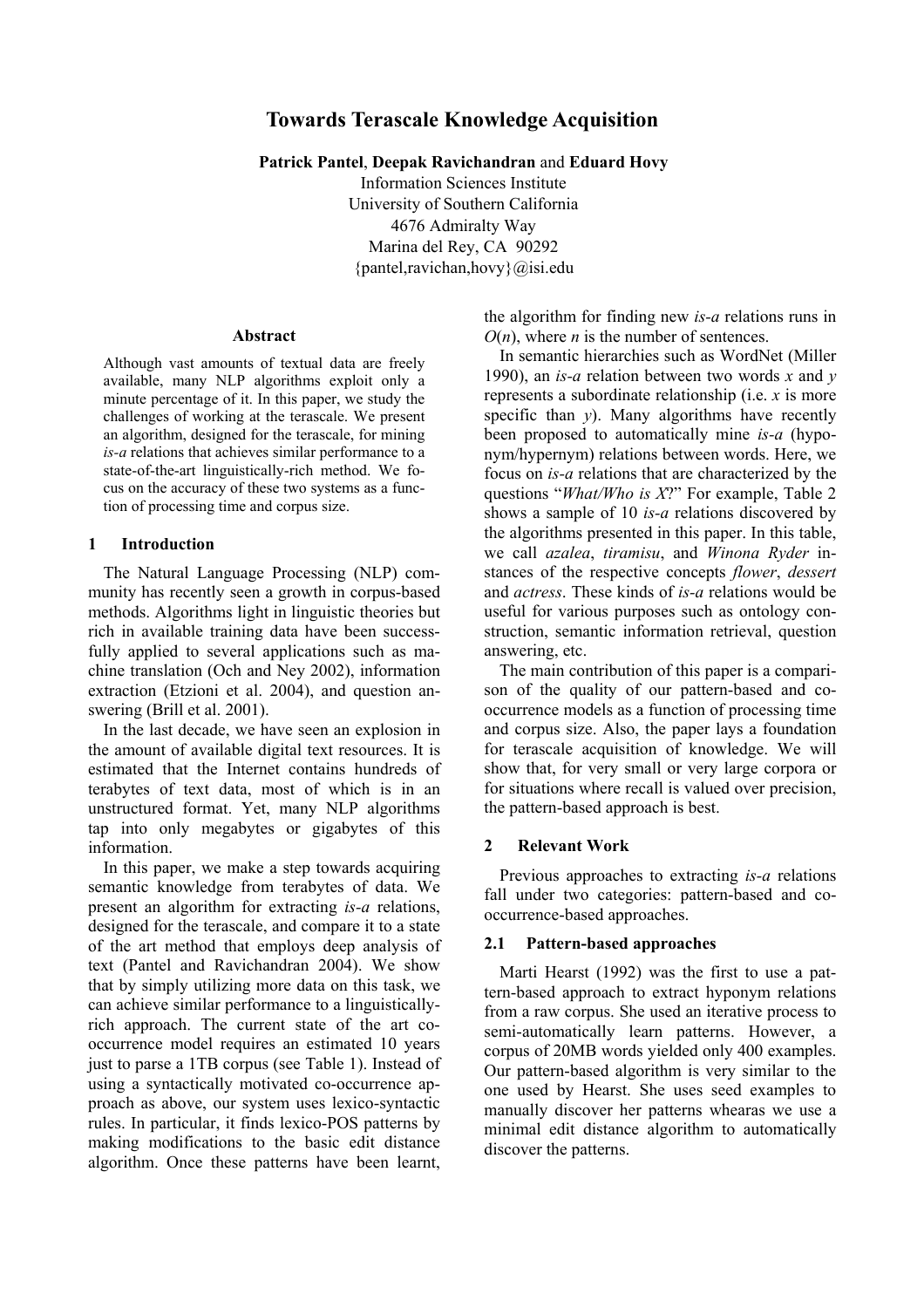**Table 1.** Approximate processing time on a single Pentium-4 2.5 GHz machine.

| Tool                    | 15 GB ORPUS | 1 TB CORPUS  |
|-------------------------|-------------|--------------|
| POS Tagger              | 2 days      | $125$ days   |
| NP Chunker              | 3 days      | 214 days     |
| Dependency Parser       | 56 days     | $10.2$ years |
| <b>Syntactic Parser</b> | 5.8 years   | 388.4 years  |

Riloff and Shepherd (1997) used a semiautomatic method for discovering similar words using a few seed examples by using pattern-based techniques and human supervision. Berland and Charniak (1999) used similar pattern-based techniques and other heuristics to extract meronymy (part-whole) relations. They reported an accuracy of about 55% precision on a corpus of 100,000 words. Girju et al. (2003) improved upon Berland and Charniak's work using a machine learning filter. Mann (2002) and Fleischman et al. (2003) used part of speech patterns to extract a subset of hyponym relations involving proper nouns.

Our pattern-based algorithm differs from these approaches in two ways. We learn lexico-POS patterns in an automatic way. Also, the patterns are learned with the specific goal of scaling to the terascale (see Table 2).

#### **2.2 Co-occurrence-based approaches**

The second class of algorithms uses cooccurrence statistics (Hindle 1990, Lin 1998). These systems mostly employ clustering algorithms to group words according to their meanings in text. Assuming the distributional hypothesis (Harris 1985), words that occur in similar grammatical contexts are similar in meaning. Curran and Moens (2002) experimented with corpus size and complexity of proximity features in building automatic thesauri. CBC (Clustering by Committee) proposed by Pantel and Lin (2002) achieves high recall and precision in generating similarity lists of words discriminated by their meaning and senses. However, such clustering algorithms fail to name their classes.

Caraballo (1999) was the first to use clustering for labeling *is-a* relations using conjunction and apposition features to build noun clusters. Recently, Pantel and Ravichandran (2004) extended this approach by making use of all syntactic dependency features for each noun.

#### **3 Syntactical co-occurrence approach**

Much of the research discussed above takes a similar approach of searching text for simple surface or lexico-syntactic patterns in a bottom-up approach. Our co-occurrence model (Pantel and Ravichandran 2004) makes use of semantic classes

**Table 2.** Sample of 10 i*s-a* relationships discovered by our co-occurrence and pattern-based systems.

| <b>CO-OCCURRENCE SYSTEM</b> |                 | <b>PATTERN-BASED SYSTEM</b> |                     |  |
|-----------------------------|-----------------|-----------------------------|---------------------|--|
| Word                        | Hypernym        | Word                        | Hypernym            |  |
| azalea                      | flower          | American                    | airline             |  |
| bipolar disorder            | disease         | <b>Bobby Bonds</b>          | coach               |  |
| Bordeaux                    | wine            | radiation therapy           | cancer<br>treatment |  |
| <b>Flintstones</b>          | television show | tiramisu                    | dessert             |  |
| salmon                      | fish            | Winona Ryder                | actress             |  |

like those generated by CBC. Hyponyms are generated in a top-down approach by naming each group of words and assigning that name as a hyponym of each word in the group (i.e., one hyponym per instance/group label pair).

The input to the extraction algorithm is a list of semantic classes, in the form of clusters of words, which may be generated from any source. For example, following are two semantic classes discovered by CBC:

**(A)** peach, pear, pineapple, apricot, mango, raspberry, lemon, cherry, strawberry, melon, blueberry, fig, apple, plum, nectarine, avocado, grapefruit,<br>papaya, banana, cantaloupe, cranberry, papaya, banana, cantaloupe, cranberry, blackberry, lime, orange, tangerine, ... **(B)** Phil Donahue, Pat Sajak, Arsenio Hall, Geraldo Rivera, Don Imus, Larry King, David Letterman, Conan O'Brien, O'Donnell, Jenny Jones, Sally Jessy Raphael, Oprah Winfrey, Jerry Springer, Howard Stern, Jay Leno, Johnny Carson, ...

The extraction algorithm first labels concepts (A) and (B) with *fruit* and *host* respectively. Then, *is-a* relationships are extracted, such as: *apple is a fruit*, *pear is a fruit*, and *David Letterman is a host*. An instance such as *pear* is assigned a hypernym *fruit* not because it necessarily occurs in any particular syntactic relationship with the word *fruit*, but because it belongs to the class of instances that does. The labeling of semantic classes is performed in three phases, as outlined below.

## **3.1 Phase I**

In the first phase of the algorithm, feature vectors are extracted for each word that occurs in a semantic class. Each feature corresponds to a grammatical context in which the word occurs. For example, "catch \_\_\_" is a verb-object context. If the word *wave* occurred in this context, then the context is a feature of *wave*.

We then construct a mutual information vector  $MI(e) = (mi_{e1}, mi_{e2}, \ldots, mi_{em})$  for each word *e*, where  $mi_{ef}$  is the pointwise mutual information between word *e* and context *f*, which is defined as:

$$
mi_{ef} = \log \frac{\frac{c_{ef}}{N}}{\frac{\sum\limits_{i=1}^{n} c_{if}}{N} \times \frac{\sum\limits_{j=1}^{m} c_{ef}}{N}}
$$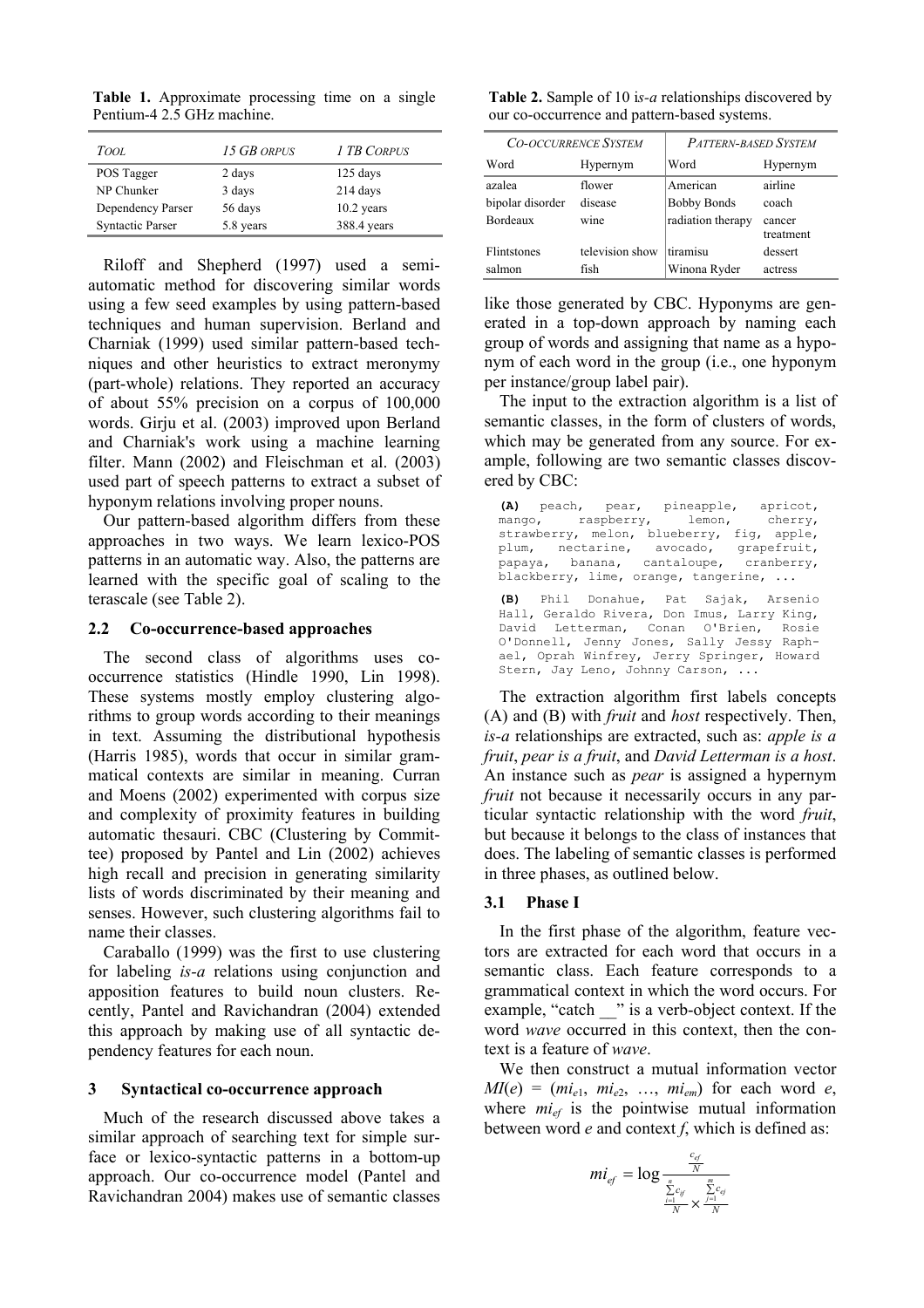| {Phil Donahue, Pat Sajak, Arsenio Hall} |                 |       |  |  |  |  |
|-----------------------------------------|-----------------|-------|--|--|--|--|
| N:qen:N                                 |                 |       |  |  |  |  |
| talk show                               | 93              | 11.77 |  |  |  |  |
| television show 24                      |                 | 11.30 |  |  |  |  |
| TV show                                 | 25              | 10.45 |  |  |  |  |
| show                                    | 255             | 9.98  |  |  |  |  |
| audience                                | 23              | 7.80  |  |  |  |  |
| ioke                                    | 5.              | 7.37  |  |  |  |  |
| V:subi:N                                |                 |       |  |  |  |  |
| joke                                    | 39              | 7.11  |  |  |  |  |
| tape                                    | 10              | 7.09  |  |  |  |  |
| poke                                    | 15              | 6.87  |  |  |  |  |
| host                                    | 40              | 6.47  |  |  |  |  |
| co-host                                 | 4               | 6.14  |  |  |  |  |
| banter                                  | 3               | 6.00  |  |  |  |  |
| interview                               | 20              | 5.89  |  |  |  |  |
| N:appo:N                                |                 |       |  |  |  |  |
| host                                    | 127             | 12.46 |  |  |  |  |
| comedian                                | 12 <sup>7</sup> | 11.02 |  |  |  |  |
| King                                    | 13 <sup>7</sup> | 9.49  |  |  |  |  |
| star                                    | 6               | 7.47  |  |  |  |  |

**Figure 1.** Excerpt of the grammatical signature for the *television host* class.

where *n* is the number of elements to be clustered, *cef* is the frequency count of word *e* in grammatical context *f*, and *N* is the total frequency count of all features of all words.

## **3.2 Phase II**

Following (Pantel and Lin 2002), a committee for each semantic class is constructed. A committee is a set of representative elements that unambiguously describe the members of a possible class. For example, in one of our experiments, the committees for semantic classes (A) and (B) from Section 3 were:

|                             |  | A) peach, pear, pineapple, apricot, mango, |  |
|-----------------------------|--|--------------------------------------------|--|
| raspberry, lemon, blueberry |  |                                            |  |

B) Phil Donahue, Pat Sajak, Arsenio Hall, Geraldo Rivera, Don Imus, Larry King, David Letterman

## **3.3 Phase III**

By averaging the feature vectors of the committee members of a particular semantic class, we obtain a grammatical template, or signature, for that class. For example, Figure 1 shows an excerpt of the grammatical signature for semantic class (B). The vector is obtained by averaging the feature vectors of the words in the committee of this class. The "*V:subj:N:joke*" feature indicates a subject-verb relationship between the class and the verb *joke* while "*N:appo:N:host*" indicates an apposition relationship between the class and the noun *host*. The two columns of numbers indicate the frequency and mutual information scores.

To name a class, we search its signature for certain relationships known to identify class labels. These relationships, automatically learned in (Pantel and Ravichandran 2004), include appositions, nominal subjects, such as relationships, and like relationships. We sum up the mutual information scores for each term that occurs in these relationships with a committee of a class. The highest scoring term is the name of the class.

The syntactical co-occurrence approach has worst-case time complexity  $O(n^2k)$ , where *n* is the number of words in the corpus and *k* is the featurespace (Pantel and Ravichandran 2004). Just to parse a 1 TB corpus, this approach requires approximately 10.2 years (see Table 2).

## **4 Scalable pattern-based approach**

We propose an algorithm for learning highly scalable lexico-POS patterns. Given two sentences with their surface form and part of speech tags, the algorithm finds the optimal lexico-POS alignment. For example, consider the following 2 sentences:

1) Platinum is a precious metal.

2) Molybdenum is a metal.

Applying a POS tagger (Brill 1995) gives the following output:

| Surface | Platinum   | is  | a  |     | precious | metal |  |
|---------|------------|-----|----|-----|----------|-------|--|
| POS     | NNP        | VBZ | ነፖ |     | IJJ      | NN    |  |
|         |            |     |    |     |          |       |  |
| Surface | Molvbdenum |     | 1S | a   | metal    |       |  |
| POS     | NNP        |     |    | VBZ | ገጦ       | NN    |  |

A very good pattern to generalize from the alignment of these two strings would be

| 1.1111<br>tace<br>$\mathcal{S}u$ |            | $\cdots$ | -<br>ч | meta |  |
|----------------------------------|------------|----------|--------|------|--|
| $D\cap C$<br>UIJ                 | <b>NNP</b> |          |        |      |  |

We use the following notation to denote this alignment:  $\cdot$  *NNP is a (\*s\*) metal.*<sup>*n*</sup>, where ì*\_NNP represents the POS tag NNPî*.

To perform such alignments we introduce two wildcard operators, skip (\*s\*) and wildcard (\*g\*). The skip operator represents 0 or 1 instance of any word (similar to the  $\wedge w^*$  pattern in Perl), while the wildcard operator represents exactly 1 instance of any word (similar to the \w+ pattern in Perl).

## **4.1 Algorithm**

We present an algorithm for learning patterns at multiple levels. Multilevel representation is defined as the different levels of a sentence such as the lexical level and POS level. Consider two strings  $a(1, n)$  and  $b(1, m)$  of lengths *n* and *m* respectively. Let  $a_1(1, n)$  and  $a_2(1, n)$  be the level 1 (lexical level) and level 2 (POS level) representations for the string  $a(1, n)$ . Similarly, let  $b_1(1, m)$ and  $b_2(1, m)$  be the level 1 and level 2 representations for the string  $b(1, m)$ . The algorithm consists of two parts: calculation of the minimal edit distance and retrieval of an optimal pattern. The minimal edit distance algorithm calculates the number of edit operations (insertions, deletions and replacements) required to change one string to another string. The optimal pattern is retrieved by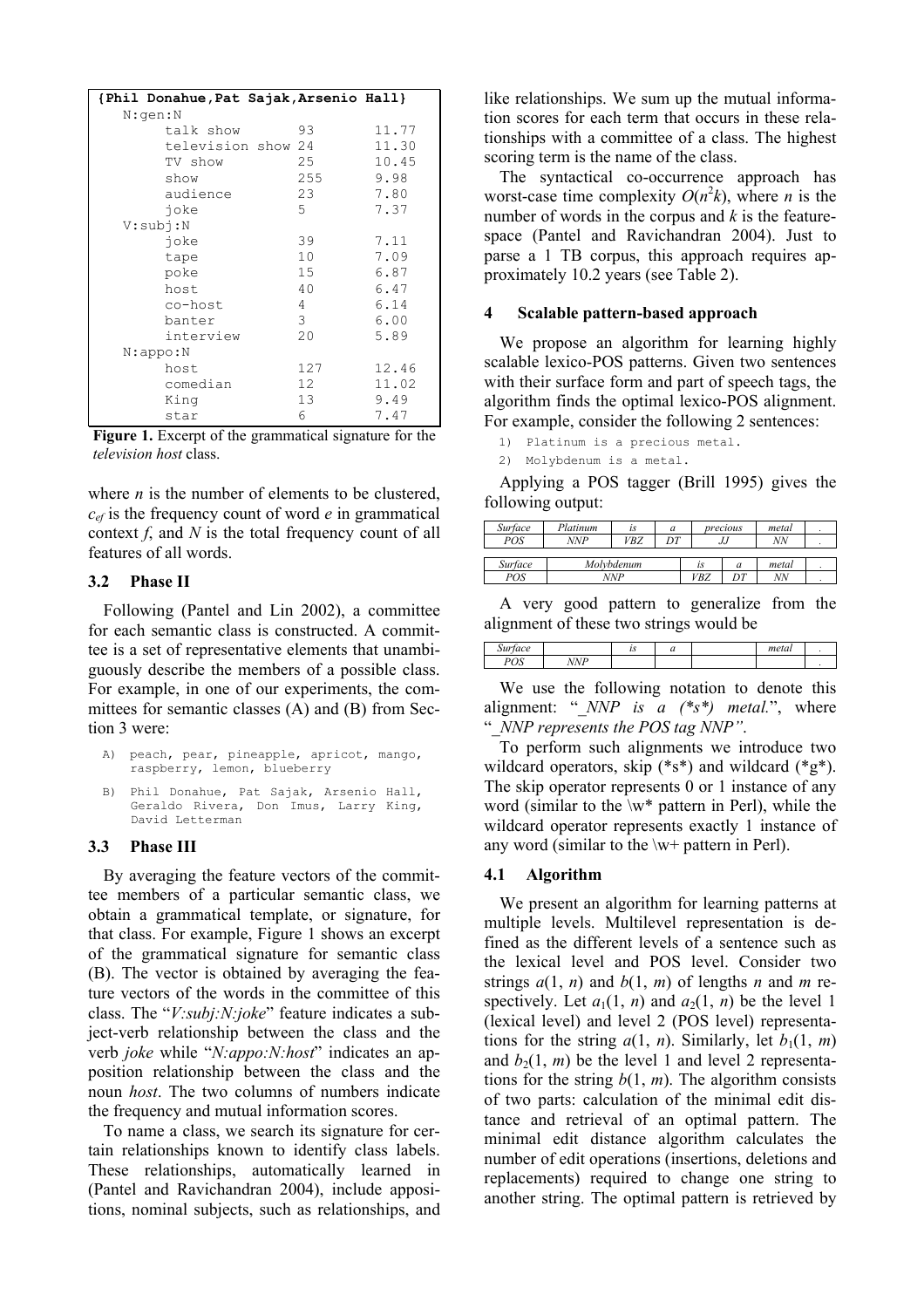**Table 3.** Top 15 lexico-syntactic patterns discovered by our system.

| X, or Y        | X, DTY (WDT IN)     | $ Y $ like $X$ and       |
|----------------|---------------------|--------------------------|
| $X$ , (a an) Y | $ X, RB$ known as Y | $NN$ , $X$ and other $Y$ |
| X, Y           | $\rm X$ ( Y )       | $ Y$ , including X,      |
| Y, or X        | $Y$ such as $X$     | $ Y$ , such as X         |
| X is a Y       | $X$ , RB called Y   | [Y, especially X         |

keeping track of the edit operations (which is the second part of the algorithm).

#### **Algorithm for calculating the minimal edit distance between two strings**

```
D[0,0]=0for i = 1 to n do D[i,0] = D[i-1,0] + cost(insertion)for j = 1 to m do D[0,j] = D[0,j-1] + cost(deletion)for i = 1 to n do
  for j = 1 to m do
     D[i,j] = min( D[i-1,j-1] + cost(substitution),D[i-1,i] + cost(insertion).
                      D[i,j-1] + cost(deletion))
```
Print (D[n,m])

#### **Algorithm for optimal pattern retrieval**

```
i = n, i = m;
while i \neq 0 and j \neq 0if D[i,j] = D[i-1,j] + cost(insertion)print (*s*), i = i-1else if D[i,j] = D[i,j-1] + cost(deletion)print(*s*), j = j-1else if a_{1i} = b_{1i}print (a<sub>1i</sub>), i = i - 1, j = j = 1else if a_{2i} = b_{2j}print (a_{2i}), i = i -1, j = j = 1 else 
      print (*g*), i = i - 1, j = j = 1
```
We experimentally set (by trial and error):

 $cost(insertion) = 3$ <br> $cost(delation) = 3$  $cost$ (deletion)  $cost$ (substitution) = 0 if  $a_{1i}=b_{1j}$ = 1 if  $a_{1i} \ne b_{1j}$ ,  $a_{2i} = b_{2j}$ = 2 if  $a_{1i} \ne b_{1j}$ ,  $a_{2i} \ne b_{2j}$ 

## **4.2 Implementation and filtering**

The above algorithm takes  $O(y^2)$  time for every pair of strings of length at most *y*. Hence, if there are *x* strings in the collection, each string having at most length  $y$ , the algorithm has time complexity  $O(x^2y^2)$  to extract all the patterns in the collection.

Applying the above algorithm on a corpus of 3GB with 50 *is-a* relationship seeds, we obtain a set of 600 lexico-POS. Following are two of them:

```
1) X_JJ#NN|JJ#NN#NN|NN _CC Y_JJ#JJ#NN|JJ 
   |NNS|NN|JJ#NNS|NN#NN|JJ#NN|JJ#NN#NN 
     e.g. ...caldera or lava lake...
```

```
2) X_NNP#NNP|NNP#NNP#NNP#NNP#NNP#CC#NNP 
    |\overline{\text{N}}\text{NP}|\text{VBN}|\text{NN}\# \text{NN}|\text{VBG}\# \text{NN}|\text{NN}, DT
    Y_NN#IN#NN|JJ#JJ#NN|JJ|NN|NN#IN#NNP
    |NNP#NNP|NN#NN|JJ#NN|JJ#NN#NN 
       e.g. Öleukemia, the cancer of ...
```
Note that we store different POS variations of the anchors *X* and *Y*. As shown in example 1, the POS variations of the anchor *X* are (JJ NN, JJ NN NN, NN). The variations for anchor *Y* are (JJ JJ NN, JJ, etc.). The reason is quite straightforward:

we need to determine the boundary of the anchors *X* and *Y* and a reasonable way to delimit them would be to use POS information. All the patterns produced by the multi-level pattern learning algorithm were generated from positive examples. From amongst these patterns, we need to find the most important ones. This is a critical step because frequently occurring patterns have low precision whereas rarely occurring patterns have high precision. From the Information Extraction point of view neither of these patterns is very useful. We need to find patterns with relatively *high occurrence* and *high precision*. We apply the log likelihood principle (Dunning 1993) to compute this score. The top 15 patterns according to this metric are listed in Table 3 (we omit the POS variations for visibility). Some of these patterns are similar to the ones discovered by Hearst (1992) while other patterns are similar to the ones used by Fleischman et al. (2003).

## **4.3 Time complexity**

To extract hyponym relations, we use a fixed number of patterns across a corpus. Since we treat each sentences independently from others, the algorithm runs in linear time  $O(n)$  over the corpus size, where *n* is number of sentences in the corpus.

## **5 Experimental Results**

In this section, we empirically compare the pattern-based and co-occurrence-based models presented in Section 3 and Section 4. The focus is on the precision and recall of the systems as a function of the corpus size.

## **5.1 Experimental Setup**

We use a 15GB newspaper corpus consisting of TREC9, TREC 2002, Yahoo! News ~0.5GB, AP newswire ~2GB, New York Times ~2GB, Reuters  $\sim$ 0.8GB, Wall Street Journal  $\sim$ 1.2GB, and various online news website  $\sim$ 1.5GB. For our experiments, we extract from this corpus six data sets of different sizes: 1.5MB, 15 MB, 150 MB, 1.5GB, 6GB and 15GB.

For the co-occurrence model, we used Minipar (Lin 1994), a broad coverage parser, to parse each data set. We collected the frequency counts of the grammatical relationships (contexts) output by Minipar and used them to compute the pointwise mutual information vectors described in Section 3.1. For the pattern-based approach, we use Brill's POS tagger (1995) to tag each data set.

## **5.2 Precision**

We performed a manual evaluation to estimate the precision of both systems on each dataset. For each dataset, both systems extracted a set of *is-a*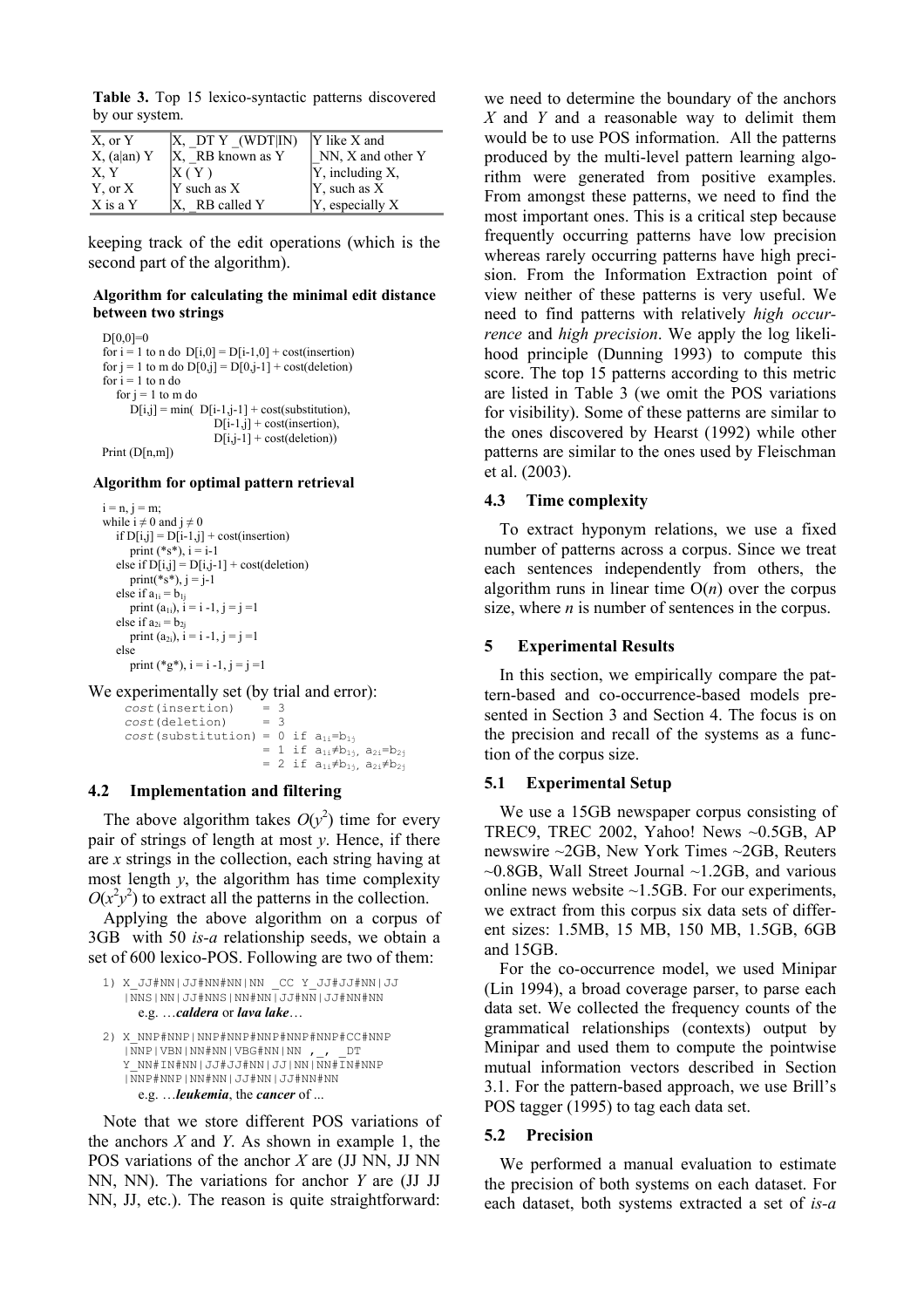**Table 4.** *Is-a* relationships assigned to three randomly selected words (using pattern-based system on 15GB dataset).

| <b>RANDOM WORD</b> | <b>HUMAN</b>               | <i>WORDNET</i> | PATTERN-BASED SYSTEM (RANKED)        |
|--------------------|----------------------------|----------------|--------------------------------------|
| Sanwa Bank         | bank                       | none           | subsidiary / lender / bank           |
| MCI Worldcom Inc.  | telecommunications company | none           | phone company / competitor / company |
| cappuccino         | beverage                   | none           | item / food / beverage               |

**Table 5.** Average precision, top-3 precision, and MRR for both systems on each dataset.

|       | <b>PATTERN SYSTEM</b> |          |            | <b>CO-OCCURRENCE SYSTEM</b> |          |       |
|-------|-----------------------|----------|------------|-----------------------------|----------|-------|
|       | Prec                  | $Top-3$  | <b>MRR</b> | Prec                        | $Top-3$  | MRR   |
| 1.5MB | 38.7%                 | $41.0\%$ | $41.0\%$   | 4.3%                        | $8.0\%$  | 7.3%  |
| 15MB  | 39.1%                 | 43.0%    | 41.5%      | 14.6%                       | 32.0%    | 24.3% |
| 150MB | 40.6%                 | $46.0\%$ | 45.5%      | 51.1%                       | 73.0%    | 67.0% |
| 1.5GB | 40.4%                 | 39.0%    | 39.0%      | 56.7%                       | 88.0%    | 77.7% |
| 6GB   | 46.3%                 | 52.0%    | 49.7%      | 64.9%                       | $90.0\%$ | 78.8% |
| 15GB  | 55.9%                 | 54.0%    | 52.0%      | Too large to process        |          |       |

relationships. Six sets were extracted for the pattern-based approach and five sets for the cooccurrence approach (the 15GB corpus was too large to process using the co-occurrence model  $$ see dependency parsing time estimates in Table 2).

From each resulting set, we then randomly selected 50 words along with their top 3 highest ranking *is-a* relationships. For example, Table 4 shows three randomly selected names for the pattern-based system on the 15GB dataset. For each word, we added to the list of hypernyms a human generated hypernym (obtained from an annotator looking at the word without any system or Word-Net hyponym). We also appended the WordNet hypernyms for each word (only for the top 3 senses). Each of the 11 random samples contained a maximum of 350 *is-a* relationships to manually evaluate (50 random words with top 3 system, top 3 WordNet, and human generated relationship).

We presented each of the 11 random samples to two human judges. The 50 randomly selected words, together with the system, human, and WordNet generated *is-a* relationships, were randomly ordered. That way, there was no way for a judge to know the source of a relationship nor each system's ranking of the relationships. For each relationship, we asked the judges to assign a score of *correct*, *partially correct*, or *incorrect*. We then computed the average precision of the system, human, and WordNet on each dataset. We also computed the percentage of times a correct relationship was found in the top 3 *is-a* relationships of a word and the mean reciprocal rank (MRR). For each word, a system receives an MRR score of 1 / *M*, where *M* is the rank of the first name judged correct. Table 5 shows the results comparing the two automatic systems. Table 6 shows similar

|  |                                           | Table 6. Lenient average precision, top-3 precision, |
|--|-------------------------------------------|------------------------------------------------------|
|  | and MRR for both systems on each dataset. |                                                      |

|       | <b>PATTERN SYSTEM</b> |          |            | <b>CO-OCCURRENCE SYSTEM</b> |          |       |  |
|-------|-----------------------|----------|------------|-----------------------------|----------|-------|--|
|       | Prec                  | $Top-3$  | <b>MRR</b> | Prec                        | $Top-3$  | MRR   |  |
| 1.5MB | 56.6%                 | $60.0\%$ | $60.0\%$   | 12.4%                       | $20.0\%$ | 15.2% |  |
| 15MB  | 57.3%                 | 63.0%    | $61.0\%$   | 23.2%                       | 50.0%    | 37.3% |  |
| 150MB | 50.7%                 | 56.0%    | 55.0%      | 60.6%                       | 78.0%    | 73.2% |  |
| 1.5GB | 52.6%                 | 51.0%    | 51.0%      | 69.7%                       | 93.0%    | 85.8% |  |
| 6GB   | 61.8%                 | 69.0%    | 67.5%      | 78.7%                       | 92.0%    | 86.2% |  |
| 15GB  | 67.8%                 | 67.0%    | 65.0%      | Too large to process        |          |       |  |

results for a more lenient evaluation where both *correct* and *partially correct* are judged correct.

For small datasets (below 150MB), the patternbased method achieves higher precision since the co-occurrence method requires a certain critical mass of statistics before it can extract useful class signatures (see Section 3). On the other hand, the pattern-based approach has relatively constant precision since most of the *is-a* relationships selected by it are fired by a single pattern. Once the co-occurrence system reaches its critical mass (at 150MB), it generates much more precise hyponyms. The Kappa statistics for our experiments were all in the range  $0.78 - 0.85$ .

Table 7 and Table 8 compare the precision of the pattern-based and co-occurrence-based methods with the human and WordNet hyponyms. The variation between the human and WordNet scores across both systems is mostly due to the relative cleanliness of the tokens in the co-occurrencebased system (due to the parser used in the approach). WordNet consistently generated higher precision relationships although both algorithms approach WordNet quality on 6GB (the patternbased algorithm even surpasses WordNet precision on 15GB). Furthermore, WordNet only generated a hyponym 40% of the time. This is mostly due to the lack of proper noun coverage in WordNet.

On the 6 GB corpus, the co-occurrence approach took approximately 47 single Pentium-4 2.5 GHz processor days to complete, whereas it took the pattern-based approach only four days to complete on 6 GB and 10 days on 15 GB.

## **5.3 Recall**

The co-occurrence model has higher precision than the pattern-based algorithm on most datasets.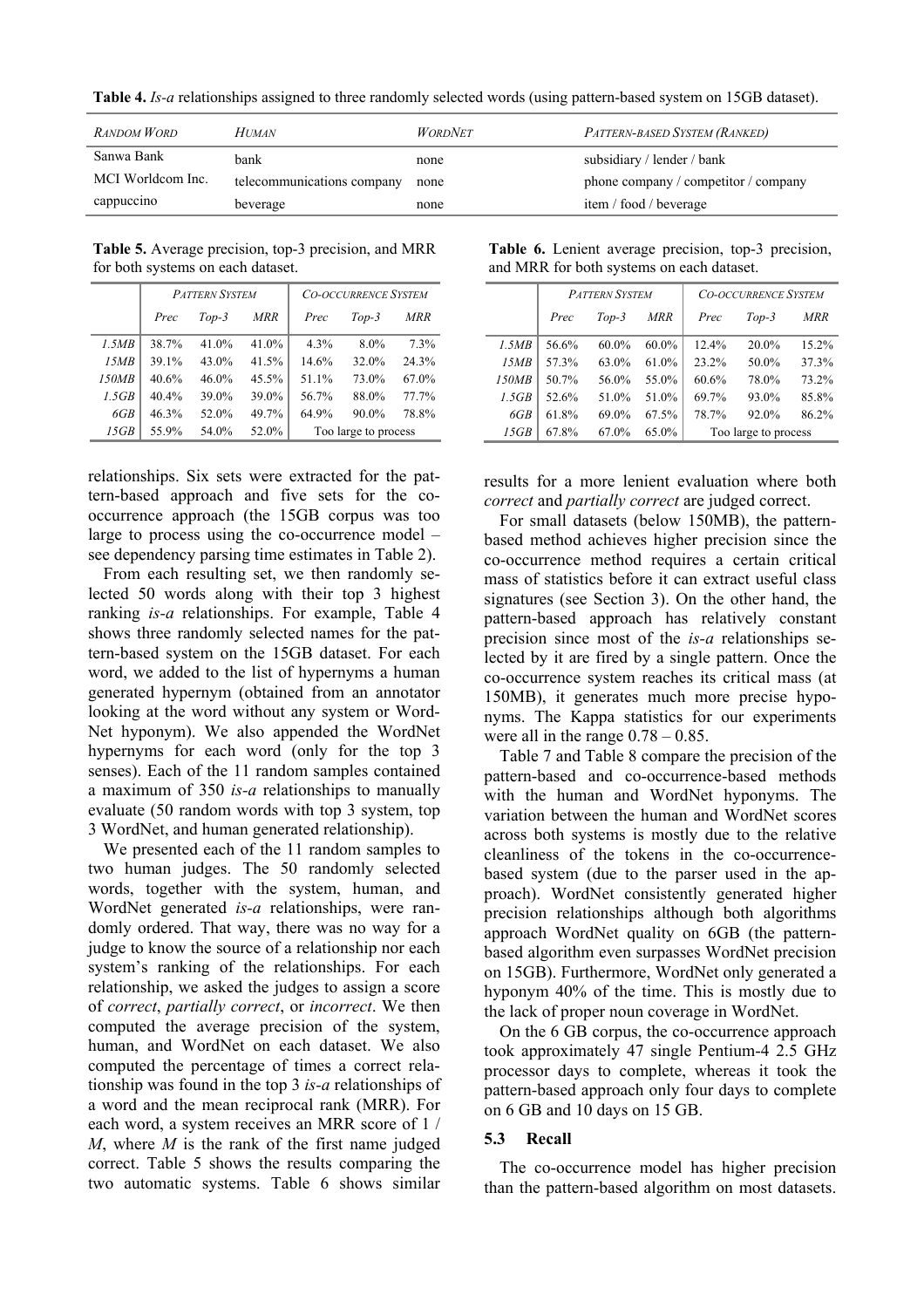**Table 7.** Average precision of the pattern-based system vs. WordNet and human hyponyms.

|       | PRECISION |          |          | <b>MRR</b> |       |       |  |
|-------|-----------|----------|----------|------------|-------|-------|--|
|       | Pat.      | WNet     | Human    | Pat.       | WNet  | Human |  |
| 1.5MB | 38.7%     | 45.8%    | 83.0%    | 41.0%      | 84.4% | 83.0% |  |
| 15MB  | 39.1%     | 52.4%    | $81.0\%$ | 41.5%      | 95.0% | 91.0% |  |
| 150MB | 40.6%     | 49.4%    | 84.0%    | $45.5\%$   | 88.9% | 94.0% |  |
| 1.5GB | 40.4%     | 43.4%    | 79.0%    | 39.0%      | 93.3% | 89.0% |  |
| 6GB   | 46.3%     | $46.5\%$ | 76.0%    | 49.7%      | 75.0% | 76.0% |  |
| 15GB  | 55.9%     | 45.6%    | 79.0%    | 52.0%      | 78.0% | 79.0% |  |



**Figure 2.** Number of *is-a* relationships extracted by the pattern-based and co-occurrence-based approaches.

However, Figure 2 shows that the pattern-based approach extracts many more relationships.

Semantic extraction tasks are notoriously difficult to evaluate for recall. To approximate recall, we defined a relative recall measure and conducted a question answering (QA) task of answering definition questions.

## **5.3.1 Relative recall**

Although it is impossible to know the number of *is-a* relationships in any non-trivial corpus, it is possible to compute the recall of a system relative to another system's recall. The recall of a system *A*, *RA*, is given by the following formula:

$$
R_A = \frac{C_A}{C}
$$

where  $C_A$  is the number of correct *is-a* relationships extracted by *A* and *C* is the total number of correct *is-a* relationships in the corpus. We define relative recall of system *A* given system *B*,  $R_{A,B}$ , as:

$$
R_{A,B} = \frac{R_A}{R_B} = \frac{C_A}{C_B}
$$

Using the precision estimates,  $P_A$ , from the previous section, we can estimate  $C_A \approx P_A \times |A|$ , where *A* is the total number of *is-a* relationships discovered by system *A*. Hence,

$$
R_{A,B} = \frac{P_A \times |A|}{P_B \times |B|}
$$

Figure 3 shows the relative recall of  $A =$  patternbased approach relative to  $B = \text{co-occurrence}$ 

**Table 8.** Average precision of the co-occurrencebased system vs. WordNet and human hyponyms.

|       | <b>PRECISION</b> |       |          | <b>MRR</b>        |       |       |
|-------|------------------|-------|----------|-------------------|-------|-------|
|       | $Co\text{-}occ$  | WNet  | Human    | Co-occ WNet Human |       |       |
| 1.5MB | $4.3\%$          | 42.7% | $52.7\%$ | 7.3%              | 87.7% | 95.0% |
| 15MB  | 14.6%            | 38.1% | $48.7\%$ | 24.3%             | 86.6% | 95.0% |
| 150MB | 51.1%            | 57.5% | $65.8\%$ | 67.0%             | 85.1% | 98.0% |
| 1.5GB | 56.7%            | 62.8% | $70.3\%$ | 77.7%             | 93.0% | 98.0% |
| 6GB   | 64.9%            | 68.9% | $75.2\%$ | 78.8%             | 94.3% | 98.0% |



**Figure 3.** Relative recall of the pattern-based approach relative to the co-occurrence approach.

model. Because of sparse data, the pattern-based approach has much higher precision and recall (six times) than the co-occurrence approach on the small 15MB dataset. In fact, only on the 150MB dataset did the co-occurrence system have higher recall. With datasets larger than 150MB, the cooccurrence algorithm reduces its running time by filtering out grammatical relationships for words that occurred fewer than  $k = 40$  times and hence recall is affected (in contrast, the pattern-based approach may generate a hyponym for a word that it only sees once).

## **5.3.2 Definition questions**

Following Fleischman et al. (2003), we select the 50 definition questions from the TREC2003 (Voorhees 2003) question set. These questions are of the form "Who is  $X$ ?" and "What is  $X$ ?" For each question (e.g., "Who is Niels Bohr?", "What is feng shui?") we extract its respective instance  $(e.g., "Neils Bohr" and "feng shui"), look up their$ corresponding hyponyms from our *is-a* table, and present the corresponding hyponym as the answer. We compare the results of both our systems with WordNet. We extract at most the top 5 hyponyms provided by each system. We manually evaluate the three systems and assign 3 classes "Correct"  $(C)$ ", "Partially Correct  $(P)$ " or "Incorrect  $(I)$ " to each answer.

This evaluation is different from the evaluation performed by the TREC organizers for definition questions. However, by being consistent across all